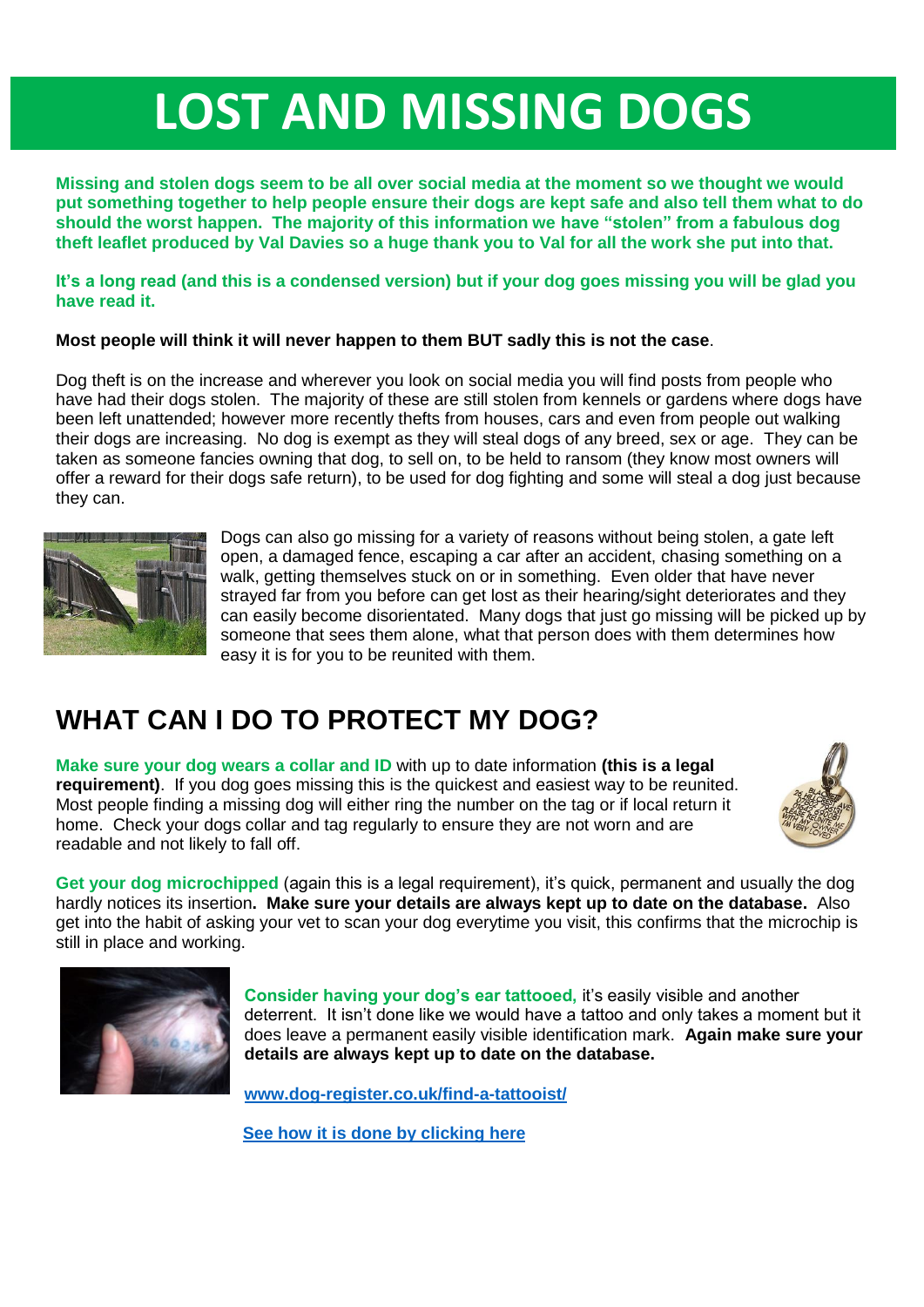**Consider getting a GPS tracker for your dogs collar.** If your dog goes missing on a walk or escapes from your home you can easily track where they are on your mobile phone. If your dog is stolen the thieves will probably remove your dogs collar but a tracker will at least show you where they were at the time the collar was removed.

#### *The majority of dogs that are stolen have been left somewhere unattended (especially in kennels) so*

**Use secure kennels.** If you need to keep your dogs in outside kennels, make sure they are very secure with an alarm system and CCTV as a deterrent.

**Never leave dogs outside shops etc** – they are an easy target.

**Don't leave your dog in the car** (even if locked) - dogs are often taken from or with vehicles.

**Never just let your dog out on the street alone.**



**Make sure your garden is secure**; dogs are regularly stolen from gardens. Bolt and lock the gate. Make sure you can see/hear if anyone attempts to come into your garden and don't leave dogs unattended in them.

**Secure your house.** When you leave your dogs home alone make sure your home is secure, a good alarm system and CCTV will help protect both your dog and your home from thieves.

**Don't allow your dog to run free out of your sight**, you don't know what is happening if you can't see your dog, it could be enticed away or get itself stuck on or in something..

### **WHAT DO I DO IF MY DOG GOES MISSING OR IS STOLEN**

**The first thing to do is ASK FOR HELP.** Friends, family and fellow dog lovers will be happy to help so don't be afraid to ask.



**Have good pictures ready.** Prepare in advance and make sure you have good pictures of your dog just in case. You don't need general pictures, take them specially for this purpose. They should have only the one dog on and should show your dog from all angles (full face, full body from both sides and from above) and if any unusual markings take a close up of these. If you have your dog clipped/trimmed it is also worth having the same photos before and after they have been clipped. Keep these photos where they are easy to access both on your computer and mobile phone.

**Report to Police.** If you believe your dog has been stolen do a quick check in case the dog is hiding or shut in, if not found call the police. Make sure you get a **CRIME** number (not an incident number as they are not the same thing, a crime number means action should be taken not just logged)

**Call the local Dog Warden**. (Number usually found under local Council). It is an idea to have your local dog wardens number programmed into your phone along with your dogs microchip number.



**Register your dog on the DogLost database**, [www.doglost.co.uk](http://www.doglost.co.uk/) 08448003880. They have extensive knowledge of lost/stolen dogs and will help, advice, distribute posters and their network of helpers will help you too.

**Call your microchip/tattoo company and report the dog as missing/stolen,** make sure they record this fact. Again keeping their contact details and your dogs microchip number on your phone will make it easier and quicker to do.